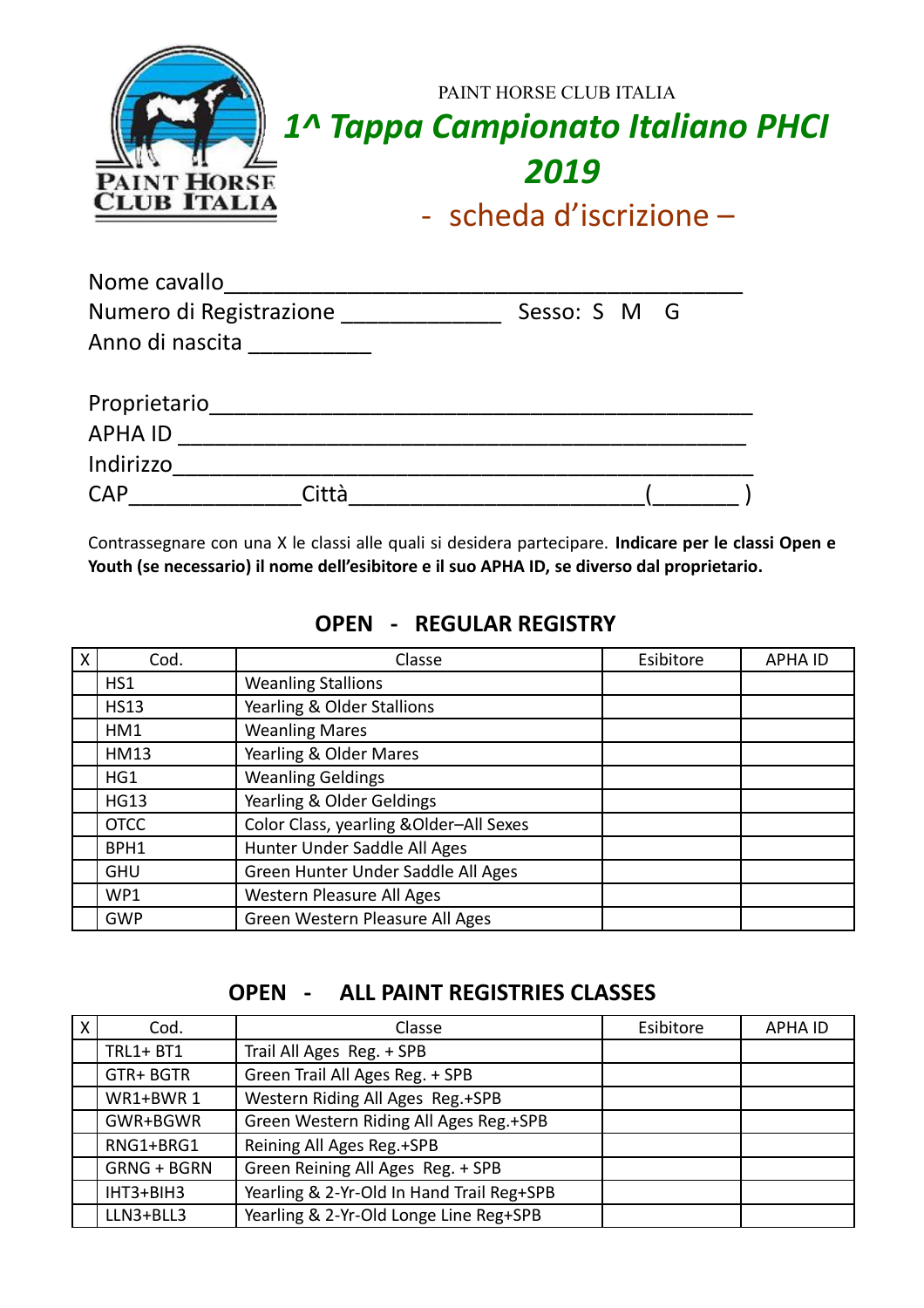| χ | Cod. | Classe                         | Esibitore | APHA ID |
|---|------|--------------------------------|-----------|---------|
|   | AMH1 | A Halter Stallions All Ages    |           |         |
|   | AMH4 | A Halter Mares All Ages        |           |         |
|   | AMH7 | A Halter Geldings All Ages     |           |         |
|   | ABH1 | A Hunter Under Saddle All Ages |           |         |
|   | AWP1 | A Western Pleasure All Ages    |           |         |

# **AMATEUR - REGULAR REGISTRY**

# **AMATEUR - ALL PAINT REGISTRIES CLASSES**

| $\mathsf{X}$ | Cod.          | Classe                                      | Esibitore | <b>APHA ID</b> |
|--------------|---------------|---------------------------------------------|-----------|----------------|
|              | AT1+ABT       | A Trail All Ages Reg.+SPB                   |           |                |
|              | AWR1+ABWR     | A Western Riding All Ages Reg.+SPB          |           |                |
|              | ASH1 + ABSH   | A Showmanship All Ages Reg. + SPB           |           |                |
|              | AH1 + ABHM    | A Western Horsemanship All Ages Reg.+ SPB   |           |                |
|              | $AHS1 + ABHS$ | A Hunt Seat Equitation All Ages Reg. + SPB  |           |                |
|              | AR1+ ABRG     | A Reining All Ages Reg.+SPB                 |           |                |
|              | ALL1+ABL2     | A Yearling & 2-Yr-Old Longe Line Reg.+SPB   |           |                |
|              | AIH3+ABI3     | A Yearling & 2 Yr-Old In Hand Trail Reg+SPB |           |                |

### **YOUTH - REGULAR REGISTRY**

| $\overline{X}$ | Cod. | Classe                           | Esibitore | APHA ID |
|----------------|------|----------------------------------|-----------|---------|
|                | YM1  | Y Halter Mares All Ages          |           |         |
|                | YG1  | Y Halter Geldings All Ages       |           |         |
|                | YBH1 | Y Hunter Under Saddle 18 & Under |           |         |
|                | YWP1 | Y Western Pleasure 18 & Under    |           |         |
|                |      | Y Lead Line (not approved)       |           |         |

## **YOUTH - ALL PAINT REGISTRIES CLASSES**

| $\mathsf{X}$ | Cod.          | Classe                                       | Esibitore | <b>APHA ID</b> |
|--------------|---------------|----------------------------------------------|-----------|----------------|
|              | $YT1+XT1$     | Y Trail 18 & Under Reg.+SPB                  |           |                |
|              | YWR1+XWR1     | Y Western Riding 18&Under Reg.+SPB           |           |                |
|              | $YSH1 + XSH1$ | Y Showmanship 18 & Under Reg. + SPB          |           |                |
|              | $YH1 + XH1$   | Y W. Horsemanship 18 & Under Reg.+SPB        |           |                |
|              | $YEE1 + XEE1$ | Y Hunt Seat Equitation 18 & Under Reg. + SPB |           |                |
|              | YR1+XR1       | Y Reining 18 & Under Reg.+SPB                |           |                |